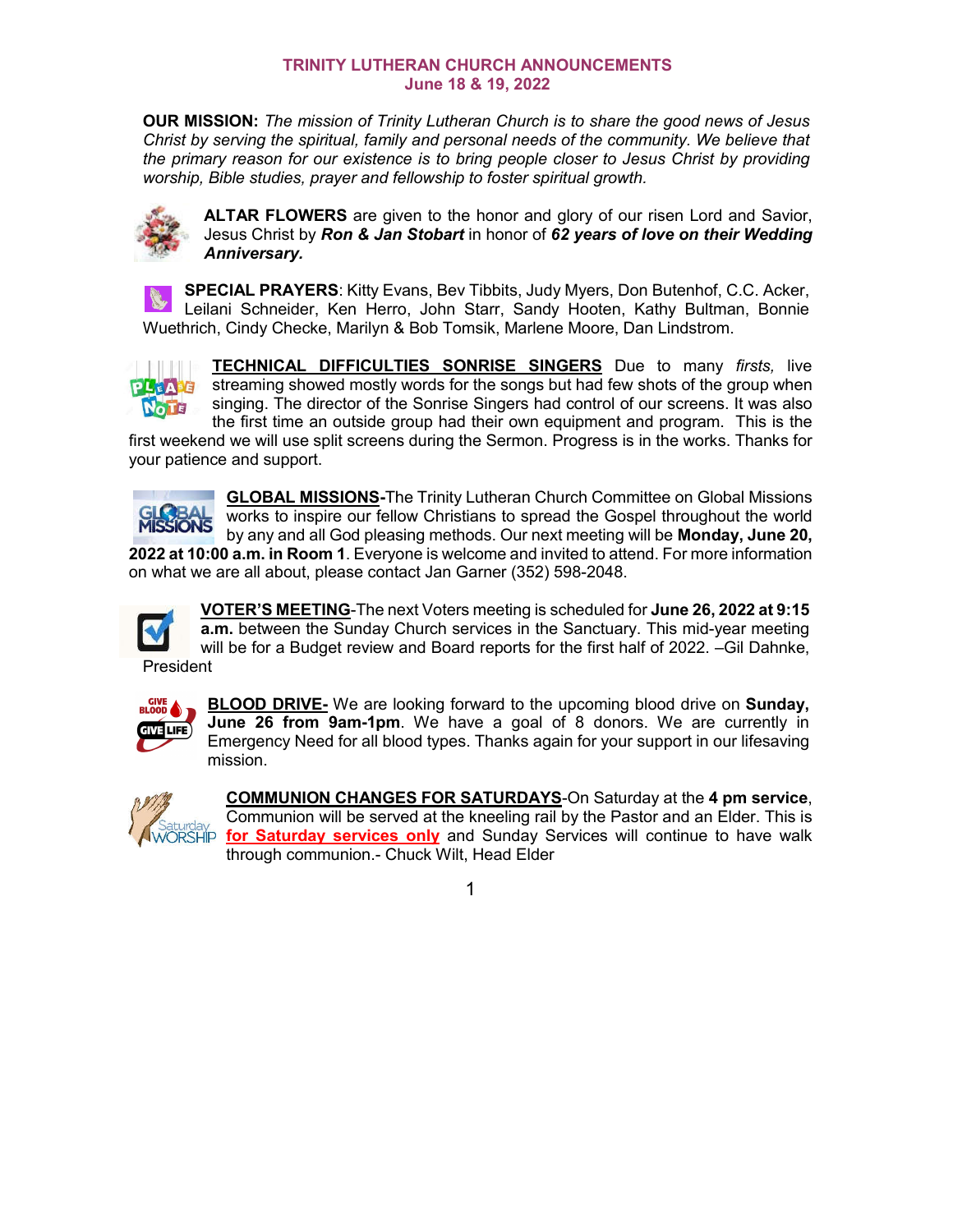

27-441, Lady Lake at **10:50 a.m.** Our luncheons are held on the 4th Saturday of each month January-November. For planning purposes, **please look for the yellow sign-up sheet in the narthex clipboard area by the water fountains**. If unable to attend after signing up, or if you forgot to sign up, please call or text Joan or Ken Herro (414) 630-0572. As always, we look forward to seeing new and familiar faces. The luncheon is a great way to gather for good food, great fellowship and to make a new Trinity friend.



**THE CHRISTIAN CANCER CARE BLESSINGS** committee **would like to thank you for your generous contributions to the cancer care bags.** On June 7<sup>th</sup>, we had a Packing Party and TLC volunteers assembled 46 bags and enjoyed a time of fellowship. It was a rewarding experience, and the committee would like to thank the volunteers that gave of their time to support this ministry. These bags

will be located at the Welcome Center and available to you for pick up.

**This weekend, we will bless the bags and pray over them that they may be of great comfort to the men and women who are going through cancer related treatments.** Please continue to pray for this ministry as we share God's love to those in need. For more information on how you can be a part of this ministry, please contact Jan Garner at (352) 598-2048. Thank you.



**TRINITY TRANSITION TASK FORCE UPDATE-**The Transition task force hosted two very successful focus groups in June. Additional groups will meet in the fall to include as many members of our congregation as possible. Meanwhile the teams will evaluate the current responses and continue with administrative tasks as well. Thank you for your continued prayers for the success of the task force and Trinity's

transition. - Carolyn Fortin, Chairman and Roy Egeland, Co-chairman



**COMMUNITY OF GRATITUDE:** Friends of the Community of Gratitude, **I wish to request that we all think of the less fortunate children and adults who rely on the Community of Gratitude for much of their subsistence. As we keep them in our hearts I pray that you can find a way to keep our baskets full this summer.** The Community of

Gratitude Emergency Food Center, located in Ocklawaha, is in *urgent* need of the following items**: spaghetti sauce, rice, all in ones, manwich cans, tomato sauce, canned tomatoes, canned vegetables, PB, jellies, cereal, canned fruit, canned tuna and chicken, vienna sausage** "A special thanks to all the parishioners who are so generously giving in this difficult time". **Please drop these items in the Narthex on Saturday or Sunday or in the Office during the week, Monday-Friday 8:30 am - 4:00 pm.** Contact Jim or Nancy Steinmark at 352- 299-0606 if you have any questions.

2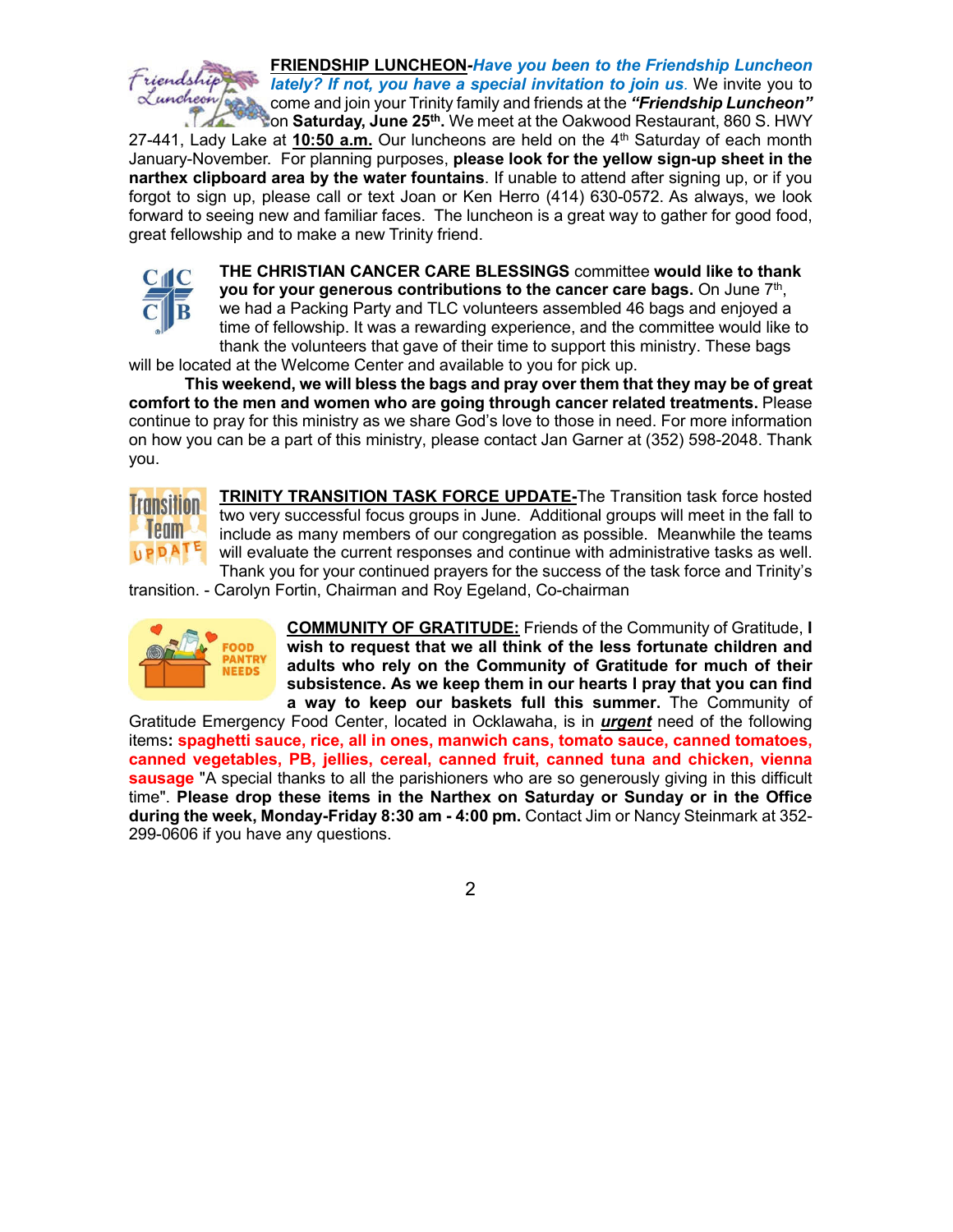| <b>Date</b>        | <b>Time</b>       | <b>TRINITY LUTHERAN WEEKLY EVENTS</b>        |  |  |
|--------------------|-------------------|----------------------------------------------|--|--|
| 06/18 Sat          | $4:00$ pm         | <b>Communion Service / Sanctuary</b>         |  |  |
| 06/19 Sun          |                   | <b>Happy Father's Day!</b>                   |  |  |
|                    | $8:00 \text{ am}$ | <b>Communion Service/ Sanctuary</b>          |  |  |
|                    | 10:30 am          | <b>Communion Service/ Sanctuary</b>          |  |  |
| 06/20 Mon          | 10:00 am          | <b>Global Missions Committee/ Room 1</b>     |  |  |
|                    | $7:30$ pm         | Narcotics Anonymous/ Room 1                  |  |  |
| <b>06/21 Tues</b>  | 10:00 am          | <b>Cleaning of the Sanctuary</b>             |  |  |
|                    | $1:00$ pm         | Veteran's Center Group/ Room 5               |  |  |
|                    | $7:30$ pm         | Narcotics Anonymous/ Room 1                  |  |  |
| 06/22 Wed          | $9:30$ am         | <b>Staff Devotions/ Office</b>               |  |  |
|                    | 10:00 am          | Pam's Small Group/ Room 5                    |  |  |
|                    | $7:30$ pm         | Narcotics Anonymous/ Room 1                  |  |  |
| <b>06/23 Thurs</b> | 8:30 am           | <b>Carpet Cleaning in Sanctuary building</b> |  |  |
|                    | $9:00$ am         | Adoration in Motion/ Fellowship Hall         |  |  |
|                    | $2:00$ pm         | Cleaning of the Fellowship Hall              |  |  |
| 06/24 Fri          | 12:00 pm          | Sewing Angels/ Room 1                        |  |  |
| 06/25 Sat          | 10:50 am          | Friendship Luncheon/ Oakwood Grill           |  |  |
|                    | $4:00$ pm         | <b>Communion Service / Sanctuary</b>         |  |  |
| 06/26 Sun          | $8:00$ am         | <b>Communion Service/ Sanctuary</b>          |  |  |
|                    | $9:00$ am         | <b>Blood Drive</b>                           |  |  |
|                    | $9:15$ am         | <b>Voter's Meeting/ Sanctuary</b>            |  |  |
|                    | 10:30 am          | <b>Communion Service/ Sanctuary</b>          |  |  |



**THANK YOU-** "Thank you to our Trinity friends who sent beautiful sentiments and cards for our 50th anniversary. We were disappointed that we were unable to travel to MN to celebrate this milestone with family, your thoughtful and kind gestures helped to make our special day a joyful one. God bless you and hope

someday to thank you in person."

"I want to also thank my Trinity friends who said prayers and sent messages of encouragement before and after my eye surgery. Your many acts of kindness lifted my spirits. A special thank you to Pastor Blair and Kimberley for their prayers. Also, thank you to Jim and Edna Moore driving us to Gainesville for the surgery and Milo and Linda Arneson for taking us for my post-op appointment. We are blessed to have a caring and loving congregation."-Bob & Marilyn Tomsik

3